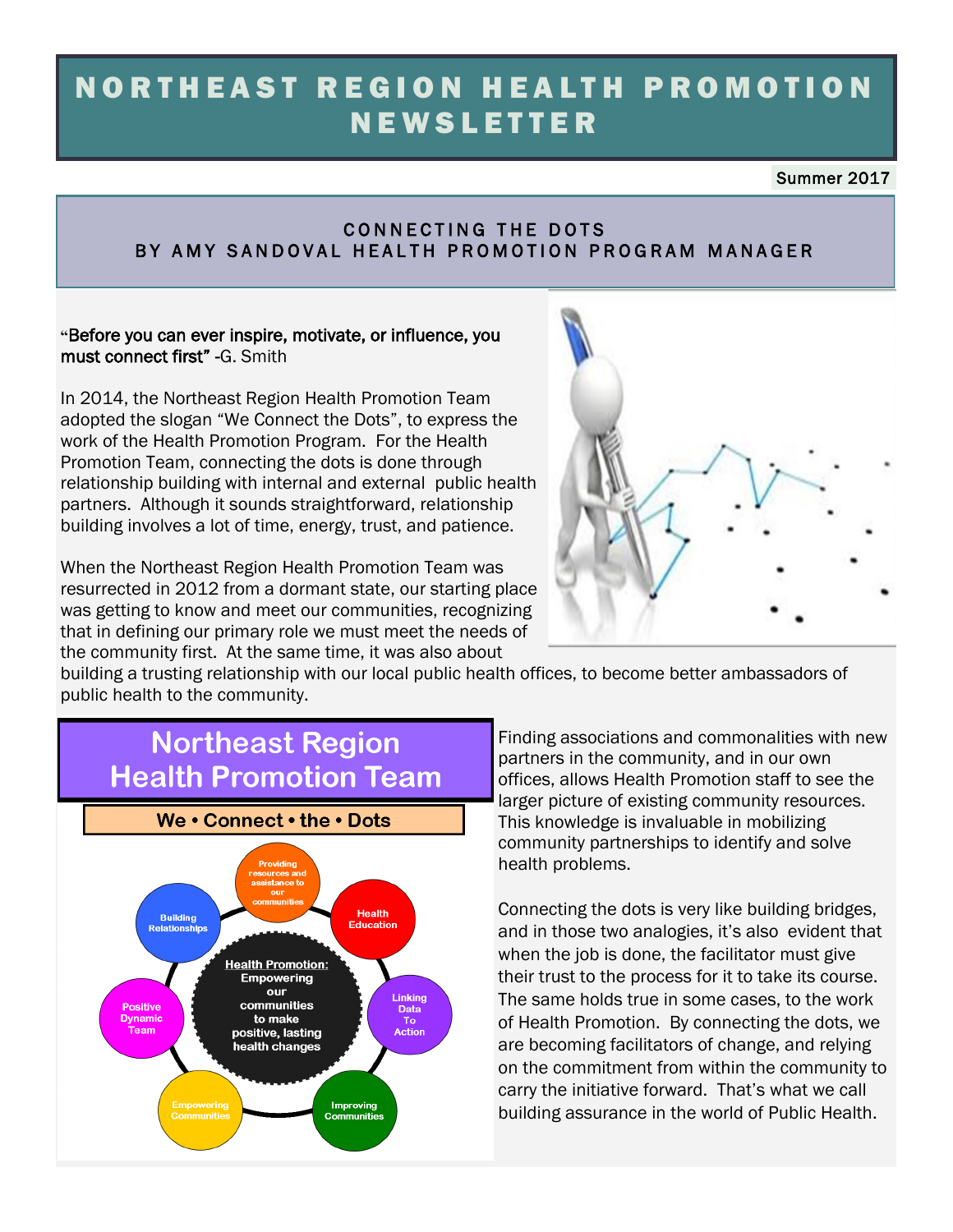### RHANE: BUILDING RELATIONSHIPS FOR SUSTAINABILITY BY RACHEL WEXLER AND CHRISTA TRUJILLO, HEALTH PROMOTION COORDINATORS



Building relationships is the foundation for the work that the health promotion team does in the Northeast Region. "The strength of community lies in the strength of the connections that we have with each other. With strong connections, people have the power to make real

change. Building these connections takes time; but it is worth it." ( [http://ctb.ku.edu/en/](http://ctb.ku.edu/en/table-of-contents/leadership/leadership-functions/build-sustain-relationships/main) [table-of-contents/leadership/leadership-functions/build-sustain-relationships/main\)](http://ctb.ku.edu/en/table-of-contents/leadership/leadership-functions/build-sustain-relationships/main) In order to make the changes that are needed we need lots of people to contribute ideas and get the work done.

The Health Promotion team is always working to strengthen our relationships with community partners, but we also work on strengthening relationships between community partners. An excellent example of this occurred with 4 very diverse counties in the region: Los Alamos, Rio Arriba, Santa Fe, and Taos. Over the past year members of the Health Promotion Team worked closely with representatives from these 4 counties to support collaborative efforts that stemmed from a joint grant that had been written. These counties identified that they are each addressing similar health related issues associated with socioeconomic disparities in health, including low levels of income, education and occupation, as well as limited access to health programs and services in rural locations. Each county exists in an environment of limited resources, an ever-growing demand to provide services, and in a system where each county is providing multiple services to the same individuals. Therefore, it made sense for these counties to try and combine efforts to address shared problems, especially since people seeking services are not bound by county boundaries.

To promote the cross-county collaboration throughout the 2017 fiscal year, the four county health councils were allowed to complete and get paid for 4 shared deliverables, one of which is completion and passing of a Memorandum of Understanding (MOU) by local county commissioners. RHANE members were able to meet regularly to identify barriers, to share resources, and to identify potential projects where collaboration would be feasible and would have the most impact. Continued on next page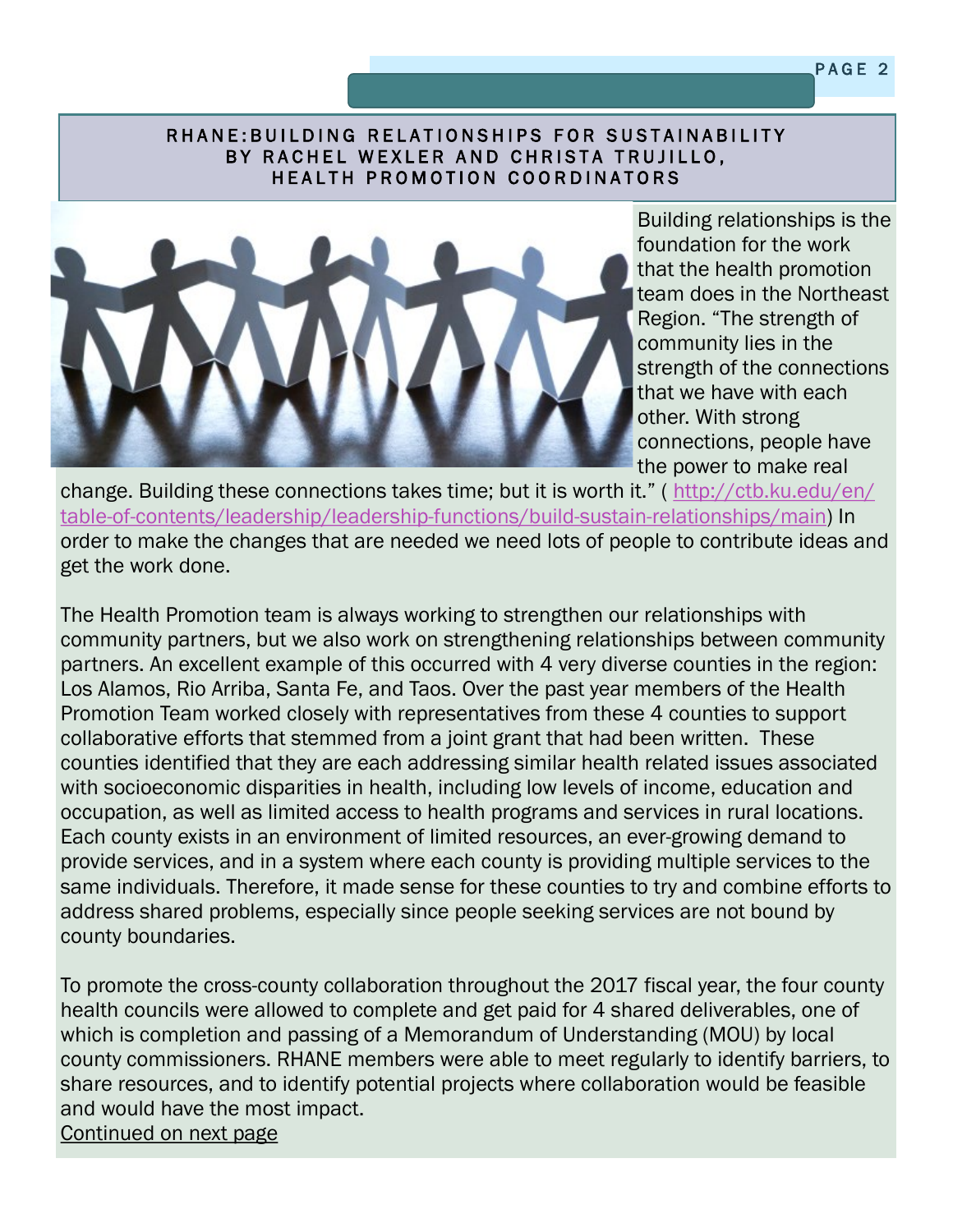## Page 3

.

### EMOTIONAL WELLNESS ACTIVITY: MOTIVATIONAL MONDAY MESSAGES BY DESIREE VALDEZ

Emotional wellness is not always the easiest to maintain. I rely on a couple of different tools to help me along when I feel emotionally unwell, one of those being the practice of sending out an emotional wellness message to my coworkers and community partners every Monday. This is a friendly way for me to connect with all the people in the communities I work in and provide something of they can use to fuel their wellness practice. My hope is these messages are a welcome boost to the start of the work week. The messages usually contain the following items that help me gain perspective on my feeling so I can feel balanced again:

Positive Doodles: Artist [Emm Roy](http://positivedoodles.tumblr.com/) creates fun and inspirational art in the form of Positive Doodles. Her work covers all different types of topics from self-esteem and hobbies to pursuing your passions and creating art. Her work is cute, colorful, and always brings a smile to my face.

Articles on How to Manage Emotions: After I pick the doodle that speaks to me, I find articles connecting to the doodle's theme. Finding different ways of looking at a topic helps to us to learn more about our emotional



lives. I like to find articles with workable strategies we can use in our daily lives.

This simple formula helps me connect with the amazing people I get to work with in my communities and reminds me to take my own advice, too!

## *RHANE continued from page 2*

The health promotion team has been convening the group and working with the counties to create an official MOU between the counties, and identify a project which the counties might work on jointly. The main role of the HP team has been to convene and facilitate meetings in an effort to "hold space" so that these counties can begin to create nonadversarial relationships with each other and develop positive relationships so that they may begin to address their shared concerns, together.

As of May 2017, a final version of the MOU was agreed upon by all 4 counties and has been presented to local county commissioners for approval. The NE Region Health Promotion team looks forward to continuing to build these relationships in the year to come.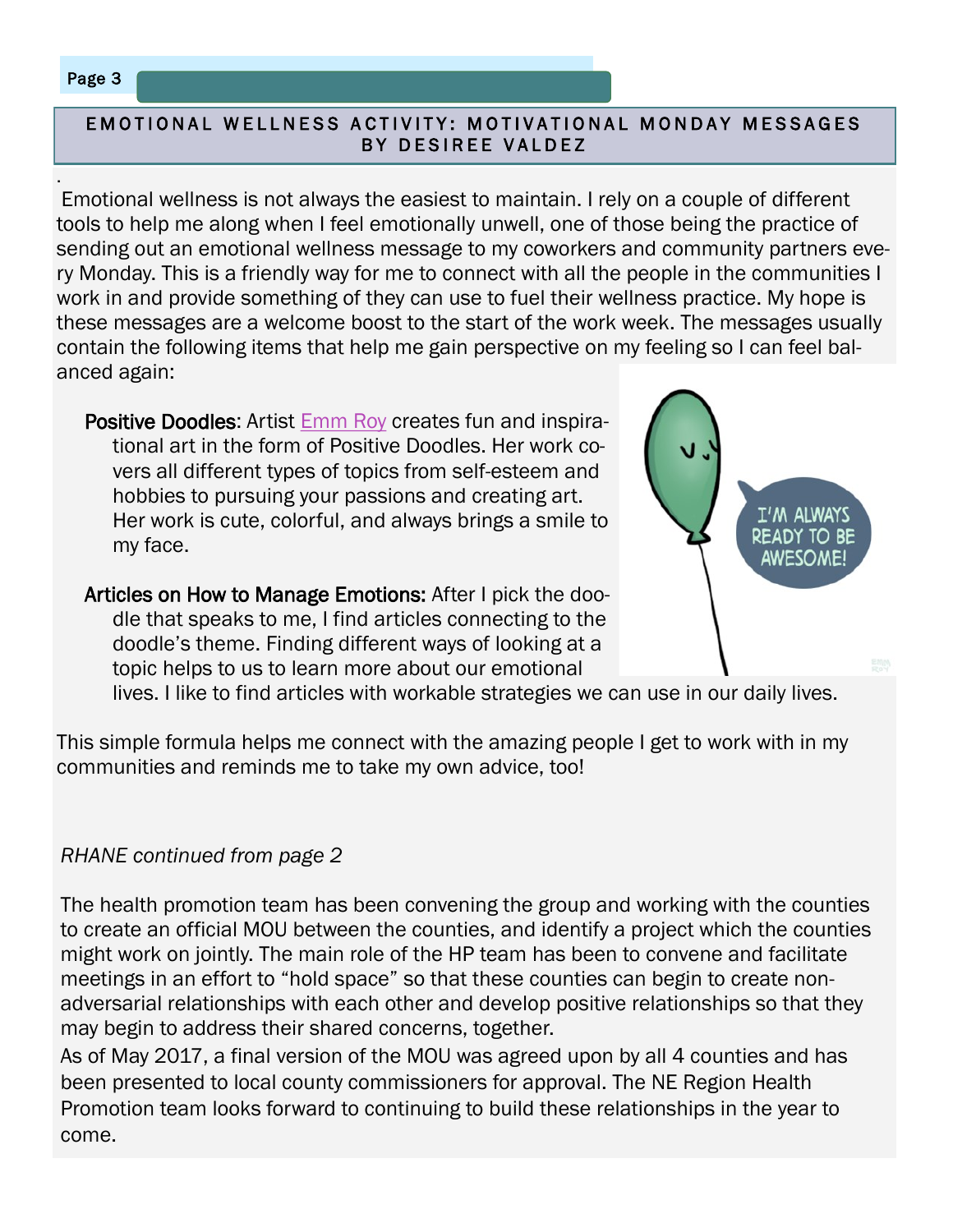### HEALTH COUNCIL SPOTLIGHT: MORA COUNTY BY VALENTINA WHITE, HEALTH PROMOTION SPECIALIST



The beautiful Mora Valley located in Northern New Mexico is surround by the Sangre de Cristo Mountains, rivers, lakes, prairies, and pastures.

From its inception, Mora was known for its diverse population of early settlers and travelers. During the 1800's, Mora had a relationship with the military at Fort Union. That was the beginning of the biggest agricultural

boom of farming and supplying wheat flour to the southwest from several flour mills, making Mora Valley the bread basket of the southwest.

Today Mora county has a population of 4714 residents. Like many smaller rural communities the population of Mora has decreased due to economics and life style changes. For the past few years Mora County has shown high rates of drug overdose death, alcohol misuse, diabetes death and behavioral health problems. Mora Valley Community Health Services, New Mexico Department of Health (NMDOH) Community Behavioral Services, NMDOH Public Health, local Fire Departments and EMS, have stepped up to help with these issues.

In 2005 collaborating with different organizations and programs a health council was created to address the health of Mora County. "Nos deseamos una vida Buena y Sana" which can be translated to "Wishing our community a happy and healthy life", has been the health council's vision since the health council was established. Since the vision was created the health council has been actively addressing the county health priorities. The health council has regular monthly meetings, helps organize the yearly health fair and participates in community activities.

The passion and commitment of this health council has shown through their latest effort with Operation S.T.O.P. - an educational awareness campaign to bring awareness of substance misuse, alcohol misuse and underage drinking to Mora residents. Brochures, posters, and billboards were created to educate the community on substance and alcohol misuse and underage drinking. With the support of Mora County Commission, the Health Council was also able to get the NMDOH Harm Reduction Program started in Mora's Public Health Office.

The health council, through the efforts of passionate committed committee members ,is helping build a healthier Mora County. The health council will continue to educate and empower Mora residents to understand and make healthier choices for a healthier life.

For more information about Mora County Health Council please email [moracountyhealth](mailto:moracountyhealthcouncil@hotmail.com)[council@hotmail.com.](mailto:moracountyhealthcouncil@hotmail.com)